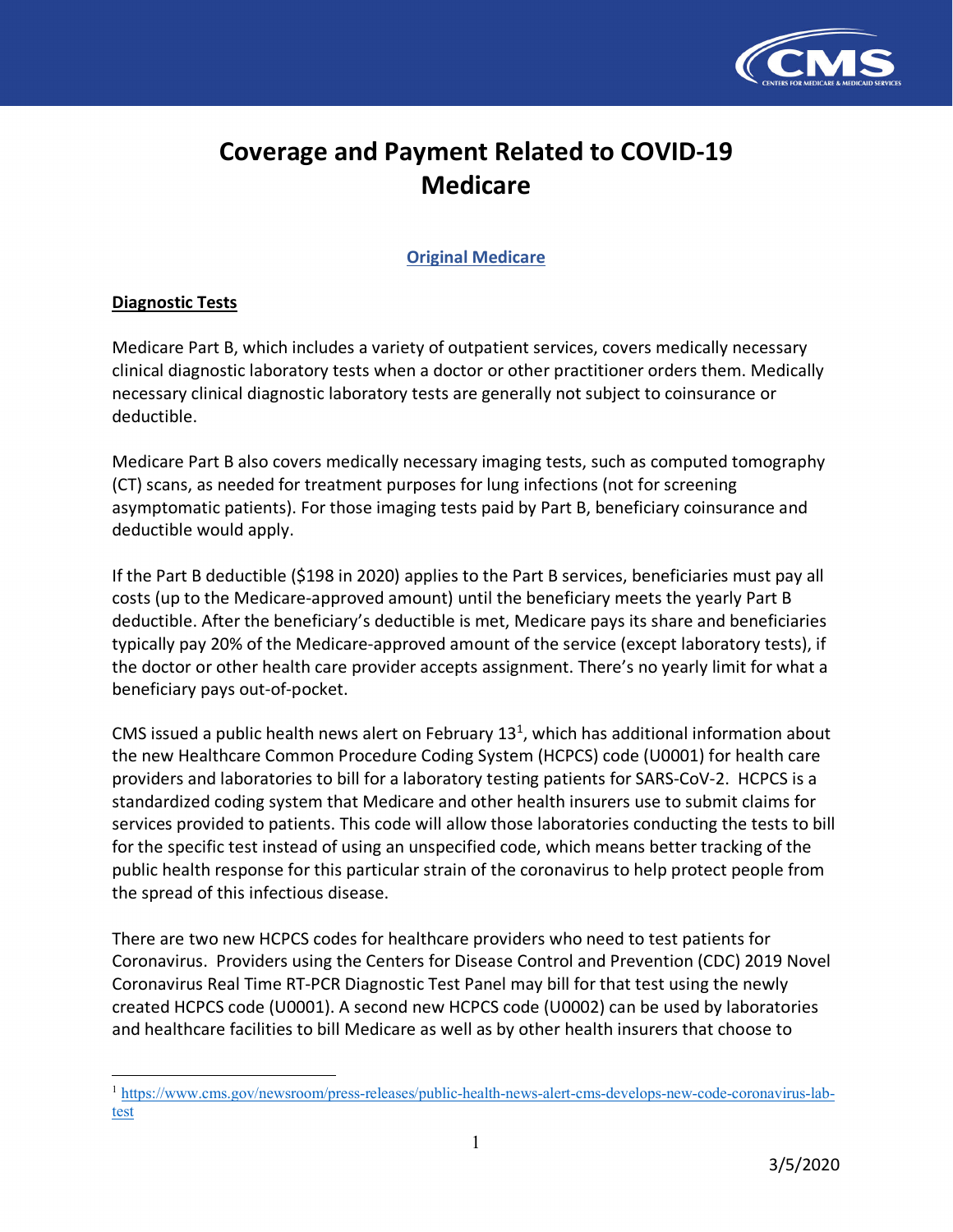

 adopt this new code for such tests. HCPCS code (U0002) generally describes 2019-nCoV Coronavirus, SARS-CoV-2/2019-nCoV (COVID-19) using any technique, multiple types or subtypes (includes all targets). The Medicare claims processing system will be able to accept these codes on April 1, 2020 for dates of service on or after February 4, 2020.

## **Vaccines**

 Medicare Part B pays for certain preventive vaccines (influenza, pneumococcal, and Hepatitis B) and coinsurance and deductible do not apply to preventive vaccines. Medicare Part B also pays for other vaccines directly related to medically necessary treatment of an injury or direct exposure to a disease or condition. For example, Medicare would cover a tetanus vaccine for a beneficiary who steps on a rusty nail. For these other medically necessary vaccines, beneficiary coinsurance and deductible would apply.

## **Inpatient Hospital Care Services**

 Medicare Part A covers medically necessary inpatient hospital care. This coverage includes semi-private rooms, meals, general nursing, imaging, drugs as well as other hospital services and supplies as part of inpatient hospital treatment. Inpatient hospital treatment includes care from acute care hospitals, critical access hospitals, inpatient rehabilitation facilities, long-term care hospitals, inpatient care as part of a qualifying clinical research study, and inpatient mental health care given in a psychiatric hospital or psychiatric unit within a hospital.

 Medicare beneficiaries may pay a deductible for hospital services. Under Original Medicare, for hospital inpatient services, beneficiaries pay a deductible of \$1,408 and no coinsurance for days 1– 60 of each benefit period. Beneficiaries pay a coinsurance amount of \$352 per day for days 61– 90 of each benefit period. There is a coinsurance amount per "lifetime reserve day" after day 90 of each benefit period (up to 60 days over a beneficiary's lifetime). Beneficiaries pay all costs for each day after all the lifetime reserve days are used. In addition, inpatient psychiatric care in a freestanding psychiatric hospital is limited to 190 days in a beneficiary's lifetime.

#### **Inpatient Hospital Quarantines**

 There may be times when beneficiaries with the virus need to be quarantined in a hospital private room to avoid infecting other individuals. These patients may not meet the need for acute inpatient care any longer but may remain in the hospital for public health reasons. Hospitals having both private and semiprivate accommodations may not charge the patient a differential for a private room if the private room is medically necessary. Patients who would have been otherwise discharged from the hospital after an inpatient stay but are instead remaining in the hospital under quarantine would not have to pay an additional deductible for quarantine in a hospital.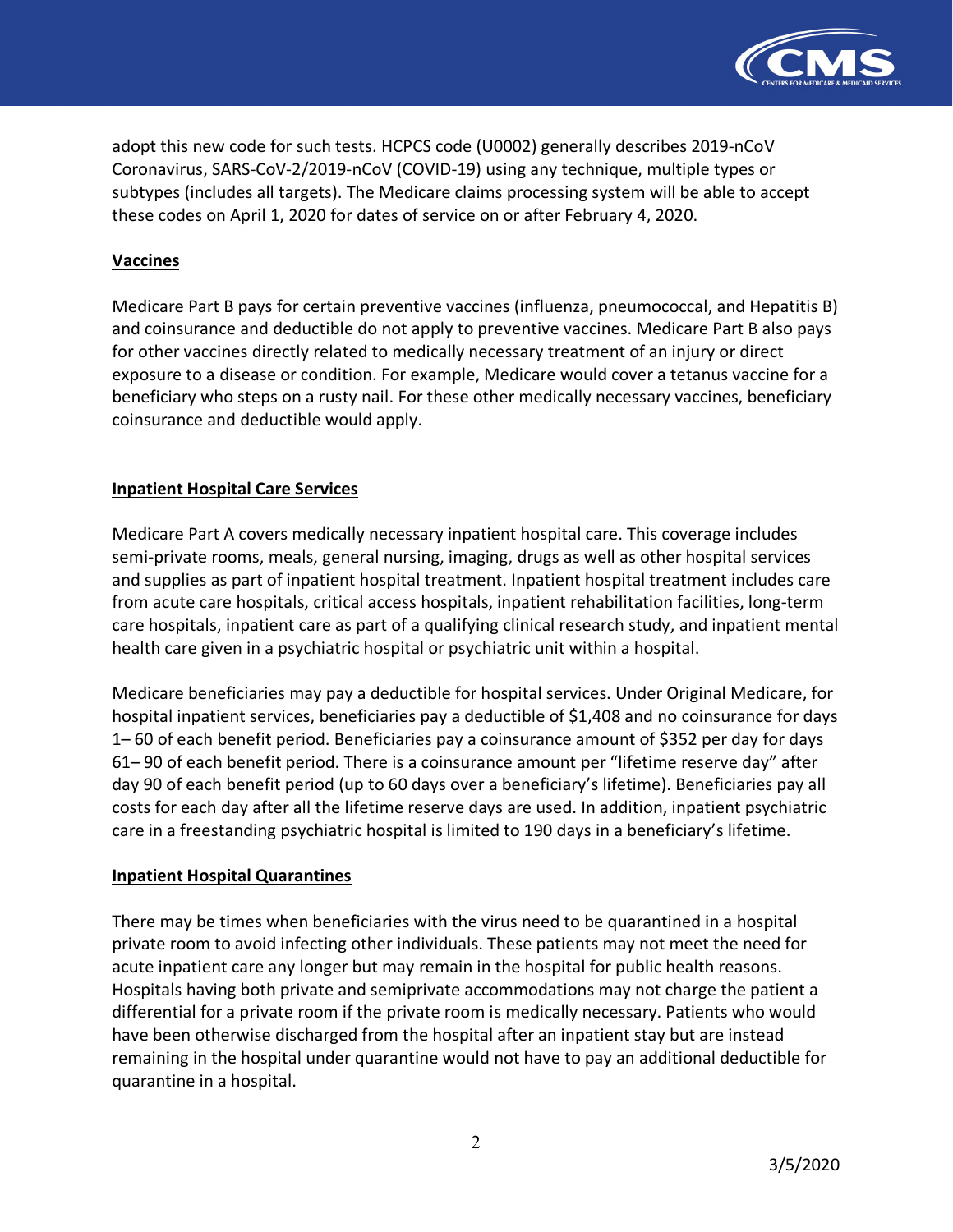

 If a Medicare beneficiary is a hospital inpatient for medically necessary care, Medicare will pay hospitals the diagnosis-related group (DRG) rate and any cost outliers for the entire stay, including any the quarantine time when the patient does not meet the need for acute inpatient care, until the Medicare patient is discharged. The DRG rate (and cost outliers as applicable) includes the payments for when a patient needs to be isolated or quarantined in a private room.

#### **Ambulatory Services in a Hospital or Other Location**

 Medicare Part B covers medically necessary ambulatory services, including doctors' services, hospital outpatient department services, home health services, durable medical equipment, mental health services, and other medical services. Coinsurance and deductible would generally apply depending on the service.

 In the event a patient is quarantined in an ambulatory setting, the existing Medicare payments for medically necessary services apply.

## **Telehealth and Other Communication-Based Technology Services**

 Beneficiaries can communicate with their doctors or certain other practitioners without necessarily going to the doctor's office in person for a full visit.

 Since 2018, Medicare pays for "virtual check-ins" for patients to connect with their doctors without going to the doctor's office. These brief, virtual check-in services are for patients with an established relationship with a physician or certain practitioners where the communication is not related to a medical visit within the previous 7 days and does not lead to a medical visit within the next 24 hours (or soonest appointment available). The patient must verbally consent to using virtual check-ins and the consent must be documented in the medical record prior to the patient using the service. The Medicare coinsurance and deductible would apply to these services.

 Doctors and certain practitioners may bill for these virtual check-in services furnished through several communication technology modalities, such as telephone (HCPCS code G2012) or captured video or image (HCPCS code G2010).

 Medicare also pays for patients to communicate with their doctors without going to the doctor's office using online patient portals. The individual communications, like the virtual check ins, must be initiated by the patient; however, practitioners may educate beneficiaries on the availability of this kind of service prior to patient initiation. The communications can occur over a 7-day period. The services may be billed using CPT codes 99421-99423 and HCPCS codes G2061-G206, as applicable. The Medicare coinsurance and deductible would apply to these services.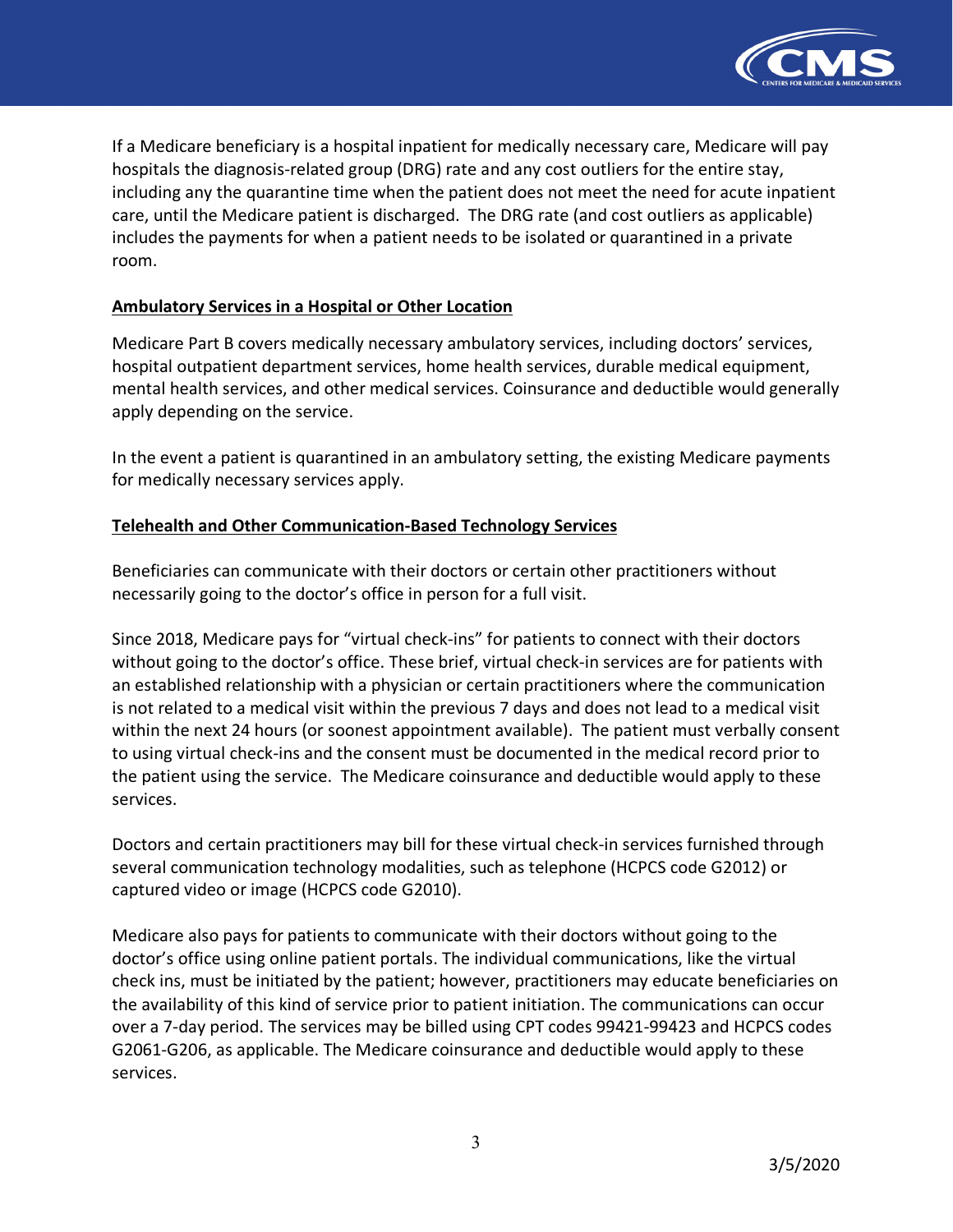

 In addition, Medicare beneficiaries living in rural areas may use communication technology to have full visits with their physicians. The law requires that these visits take place at specified sites of service, known as telehealth originating sites, and receive services using a real-time audio and video communication system at the site to communicate with a remotely located doctor or certain other types of practitioners. Medicare pays for many medical visits through this telehealth benefit. Certain beneficiaries, such as those needing a monthly end-stage renal disease visit or those needing treatment for substance use disorders or co-occurring mental health disorder may access telehealth services from their home without traveling to an originating site. The Medicare coinsurance and deductible would apply to these services.

 Medicare also pays doctors for certain non-face-to-face care management services and remote patient monitoring services. The Medicare coinsurance and deductible would apply to these services.

## **Requests for Prescription Refills**

 For Part B drugs, when considering whether to pay for a greater-than-30-day-supply of drugs, in general, Medicare and its contractors, known as Medicare Administrative Contractors or MACs, will, on a case-by-case, basis, consider each request and make decisions locally.

 In general, local Medicare contractors will take into account the nature of the particular Part B drug (including Part B immunosuppressive drugs), the patient's diagnosis, the extent and likely duration of disruptions to the drug supply chain during an emergency, and other relevant factors that would be applicable when making a determination as to whether, on the date of service, an extended supply of the drug was reasonable and necessary.

#### **Emergency Ambulance Transportation**

 Medicare covers ground ambulance transportation when beneficiaries need to be transported to a hospital, critical access hospital, or skilled nursing facility for medically necessary services when transportation in any other vehicle could endanger the beneficiary's health. A ground ambulance emergency transportation may temporarily stop at a doctor's office without affecting the coverage status of the transport in certain circumstances, however, in general the physician's office is not a covered destination. Medicare may pay for emergency ambulance transportation in an airplane or helicopter to a hospital if the beneficiaries needs immediate and rapid ambulance transportation that ground transportation can't provide.

 Should a facility which would normally be the nearest appropriate facility be unavailable during an emergency, Medicare may pay for transportation to another facility so long as that facility is the nearest facility that is available and equipped to provide the needed care for the illness or injury involved.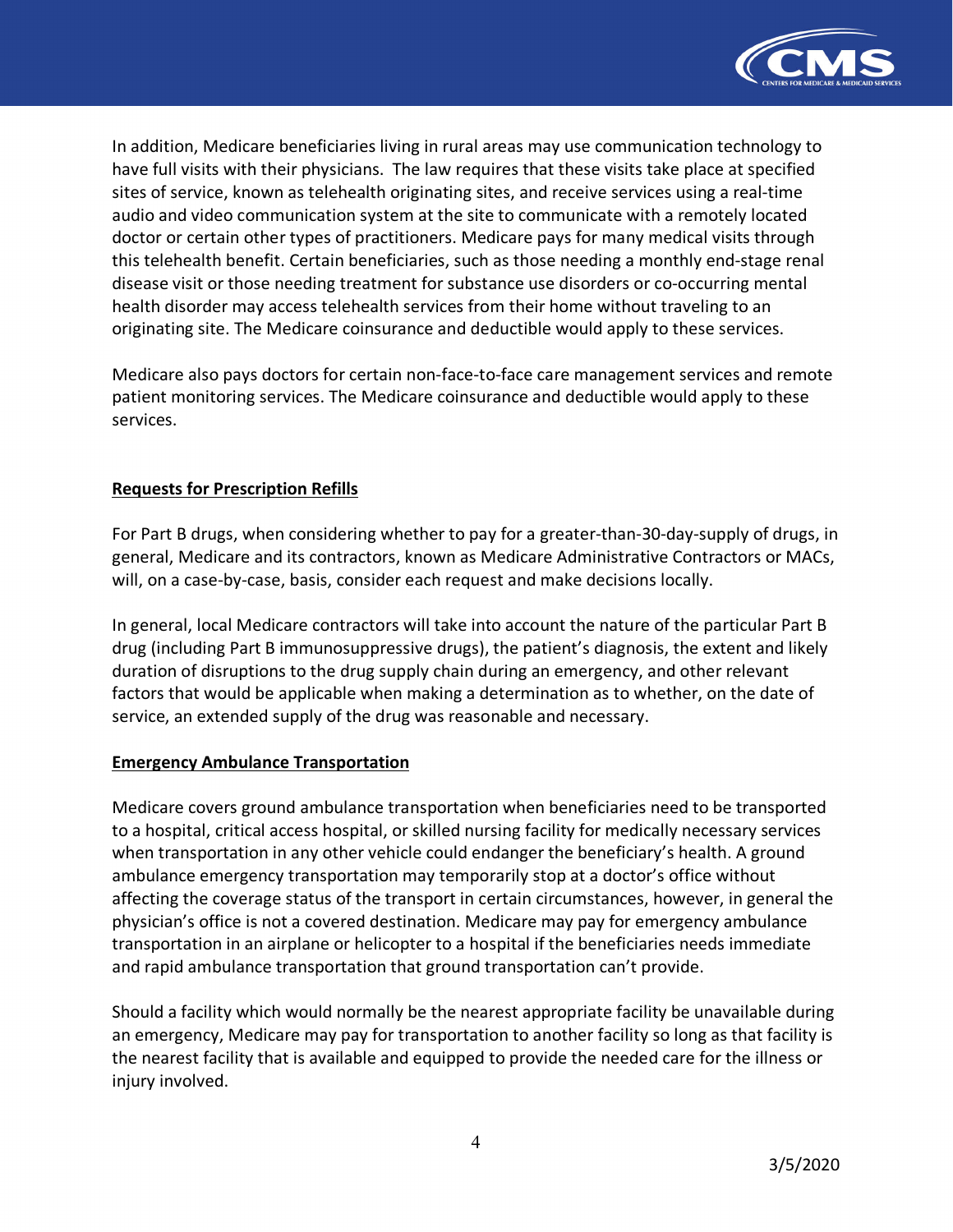

 In some cases, Medicare may pay for limited, medically necessary, nonemergency ambulance transportation if the doctor writes an order stating that ambulance transportation is medically necessary. For example, beneficiaries may need a medically necessary nonemergency ambulance transport to a dialysis facility when they have End-Stage Renal Disease. There is a current Medicare model testing prior authorization for individuals receiving scheduled, non- emergency ambulance transportation for 3 or more round trips in a 10-day period or at least once a week for 3 weeks or more in certain states.

The Medicare coinsurance and deductible would apply to these Part B services.

 Medicare pays for ambulance transports under the Ambulance Fee Schedule. This payment amount includes a base rate payment (level of service provided) plus a separate payment for mileage to the nearest appropriate facility and also cover both the transport of the beneficiary to the nearest appropriate facility and all medically necessary covered items and services (such as oxygen, drugs, extra attendants, and electrocardiogram testing) associated with the transport.

# **Medicare Advantage (Part C) and Part D**

 Medicare Advantage (also known as "Part C") is an "all in one" alternative to Original Medicare. Medicare Advantage plans cover Medicare Part A and Part B services, and usually prescription drugs covered under Medicare Part D. These plans also may offer extra benefits Original Medicare doesn't cover. Medicare Part D, also called the Medicare prescription drug benefit, is an optional federal-government program to help Medicare beneficiaries pay for prescription drugs not covered under Part B through prescription drug insurance.

# **Medicare Advantage Coverage**

 Medicare Advantage plans must cover all medically necessary Part A and B services covered under Original Medicare for all enrollees. Medicare Advantage plans can also cover items and services beyond those covered by Original Medicare, such as vision, dental, and over-the- counter products, among other things. These items and services are typically referred to as "supplemental benefits."

# **Medicare Advantage Cost Sharing - "Surprise Billing"**

 Medicare Advantage plan enrollees are generally protected from "surprise billing" which is when an enrollee receives unexpected bills from out-of-network providers. Surprise billing most commonly occurs when patients either receive care from an out-of-network provider they had reasonably assumed was in-network or received out-of-network care in an emergency when they had limited, if any, ability to choose their provider. When Medicare Advantage enrollees obtain plan-covered services (e.g., covered under the plan's normal rules, or when an HMO